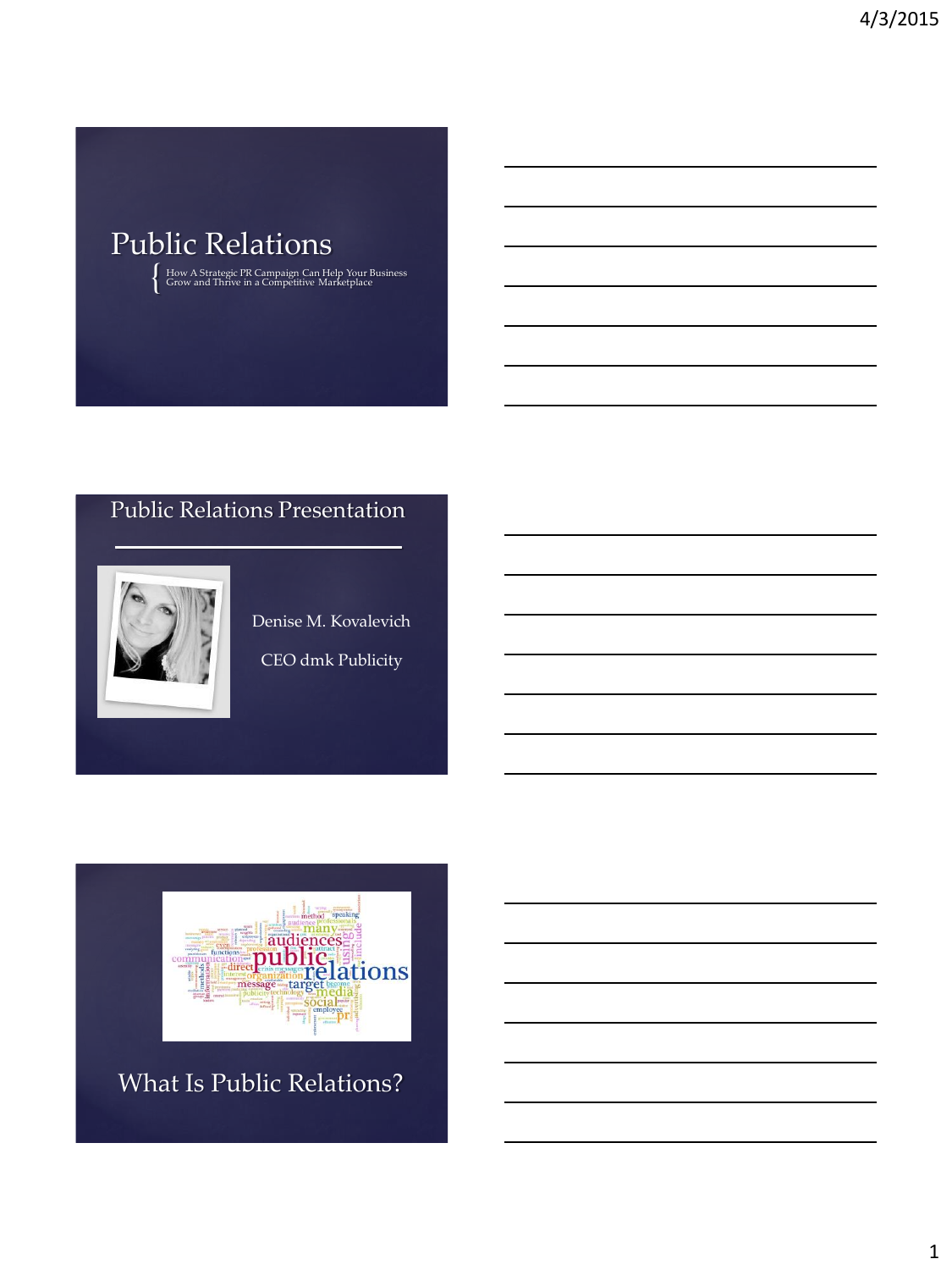- There are **927** definitions of public relations, according to the Public Relations Society of America.
- "The end goal of public relations is to generate positive public awareness of something, whether that something is a business, organization, or person." (Constant Contact, 2015)
- Therefore, positive awareness for you or your practice.



{ A Simple Explanation What is the Difference Between PR & Advertising?

### Advertising Is Paid For & PR Is Free

**Advertising Pros & Cons**

- **Pro: You can control the message since you are paying.**
- **Pro: You decide when the advertisement runs.**
- **Con: It is expensive.**
- **Con: It can be "untrusted" since it is paid for.**
- **Pro: Coverage is perceived as a "third-party endorsement" therefore more credible in the public's eyes.**

**PR Pros & Cons**

- **Pro: It is free (most of the time. May require samples, a dinner, travel expenses for reporter paid for).**
- **Con: You can't control the message. The media will report what they want no matter how hard you try to put a positive "face" on the story.**
- **Con: Your story may never run or may run months later. There are no guarantees!**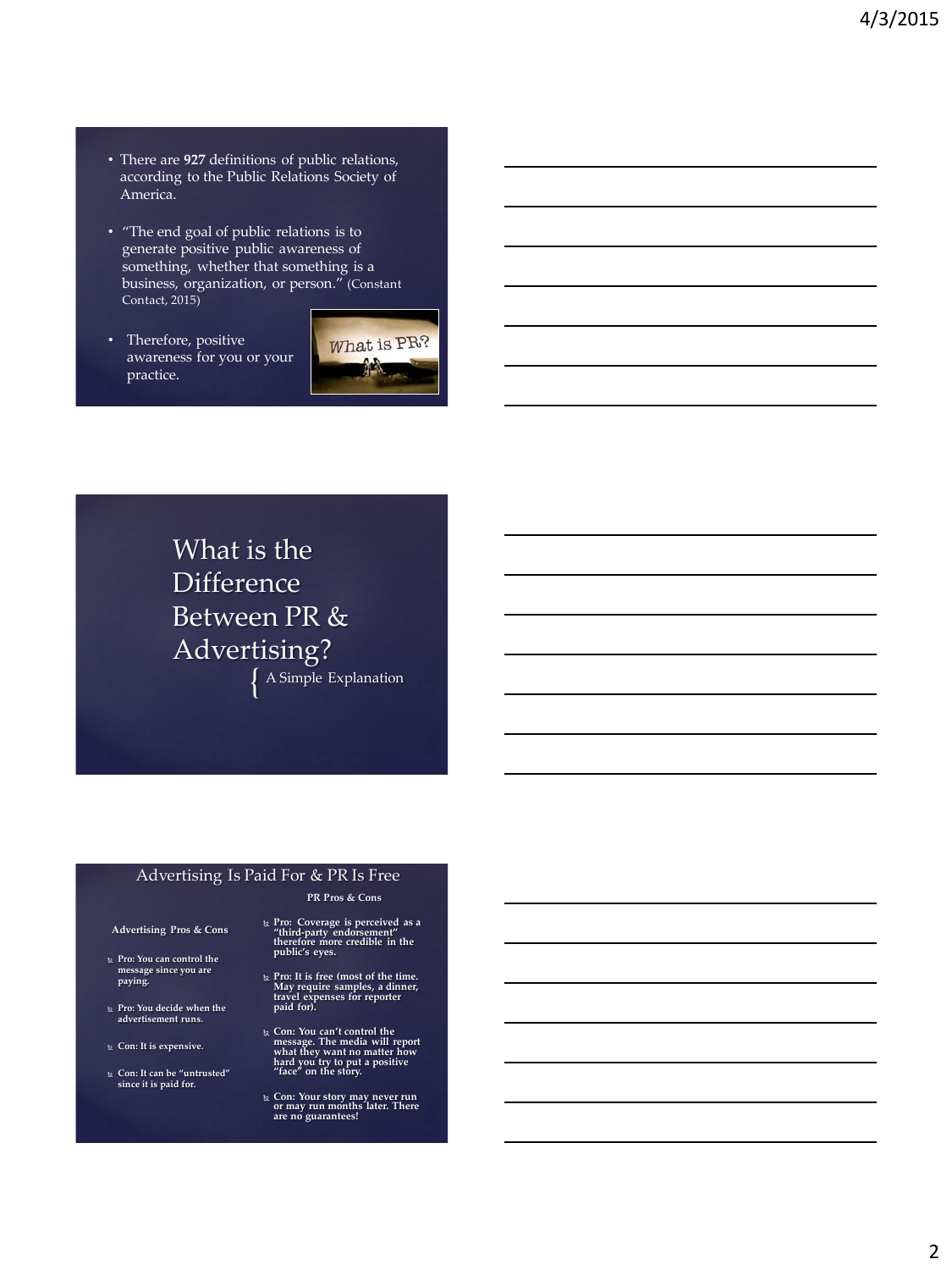## How Can PR Help My Business?

- Builds credibility for you as a PT and as a business.
- Increases awareness of your business.
- Positions you as an "expert" in your field which differentiates you from others.
- Puts a "face" to your business.



Voice of America Interview: Dr. Tracy Kemble/Topic of Emotional Intelligence in the Workplace

Best Friend" By: Marianne Gere, Restaurant Entrepreneur

*Dynamic Business Woman Magazine*: "How To Start a Business With Your



*Philadelphia Business Journal*: Dr. Tom Tavantzis, who wrote a career development book, was asked to write an HR article that was published



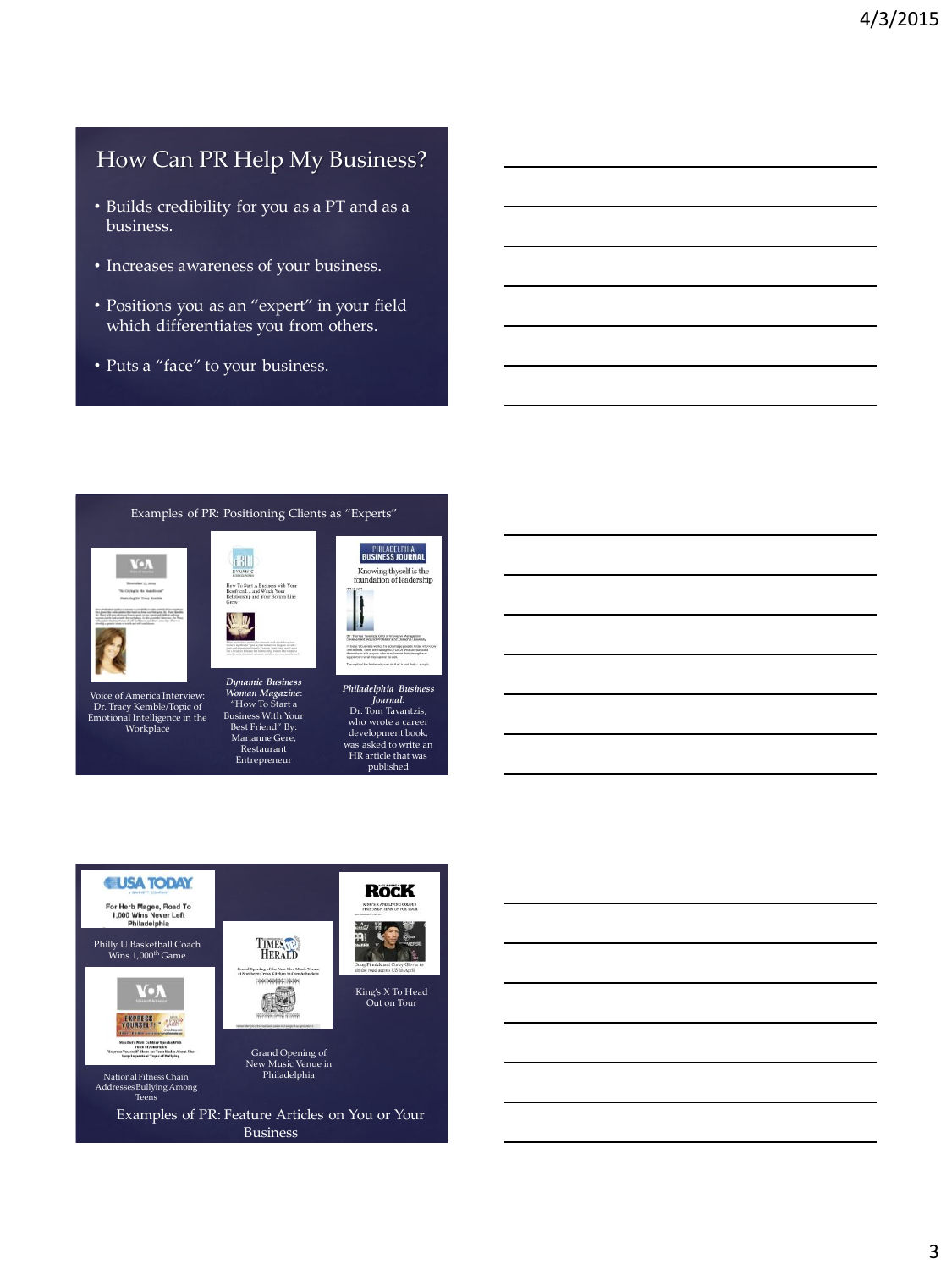# I See Other PTs on TV, In Magazines, Etc.

 $\{$ **How Does That Happen?** 



#### **How Are Other PTs Getting Into The Media?**

- Networking: They know the producer or writer (this means social networking too)
- PR Campaign: They have a publicist
- Timely: They have just released a book or written a paper on a subject that the producer or writer wants to cover
- Press: The old saying rings true "Press Gets Press". If they were featured in the news recently, they are more likely to be featured again because a producer will remember him or her and because media outlets are competitive and will not want to be the only one without the story.

### Is There Such A Thing As Bad Publicity?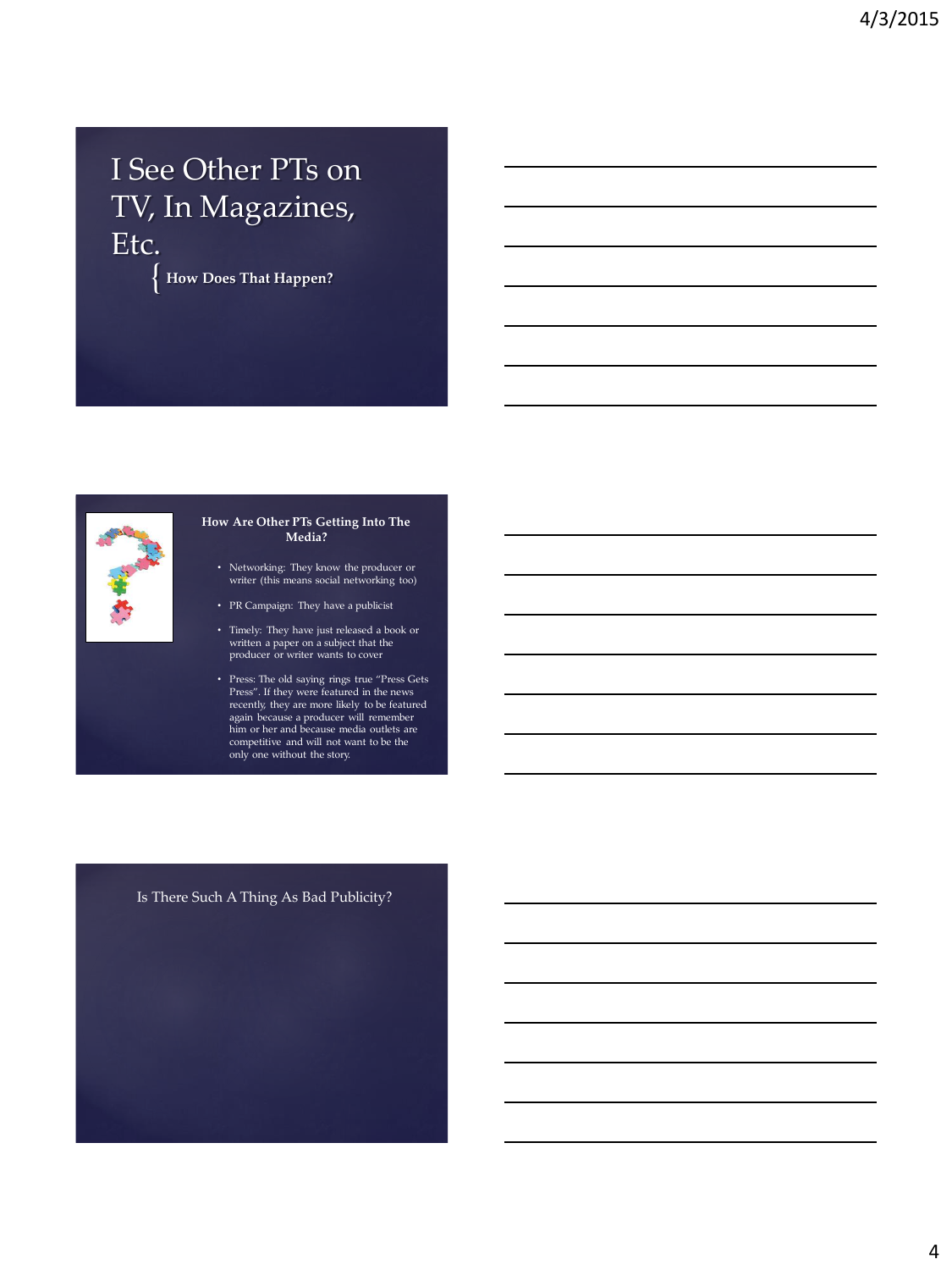

#### How To Avoid Bad Press

- ALWAYS research the outlet, the reporter/producer before you commit to participating. If something seems strange, it probably is.
- ALWAYS know exactly what the story is about. If you are not 100 percent comfortable with the subject matter, do not do participate.
- ALWAYS ask who else is being interviewed or featured in the story. If the person or business is not of your caliber, do not participate.
- ALWAYS stay on message. If multiple people from your company are being interviewed make sure you have your facts straight.

# I Don't Have a Budget Now…

{ How Can I Get PR On My Own